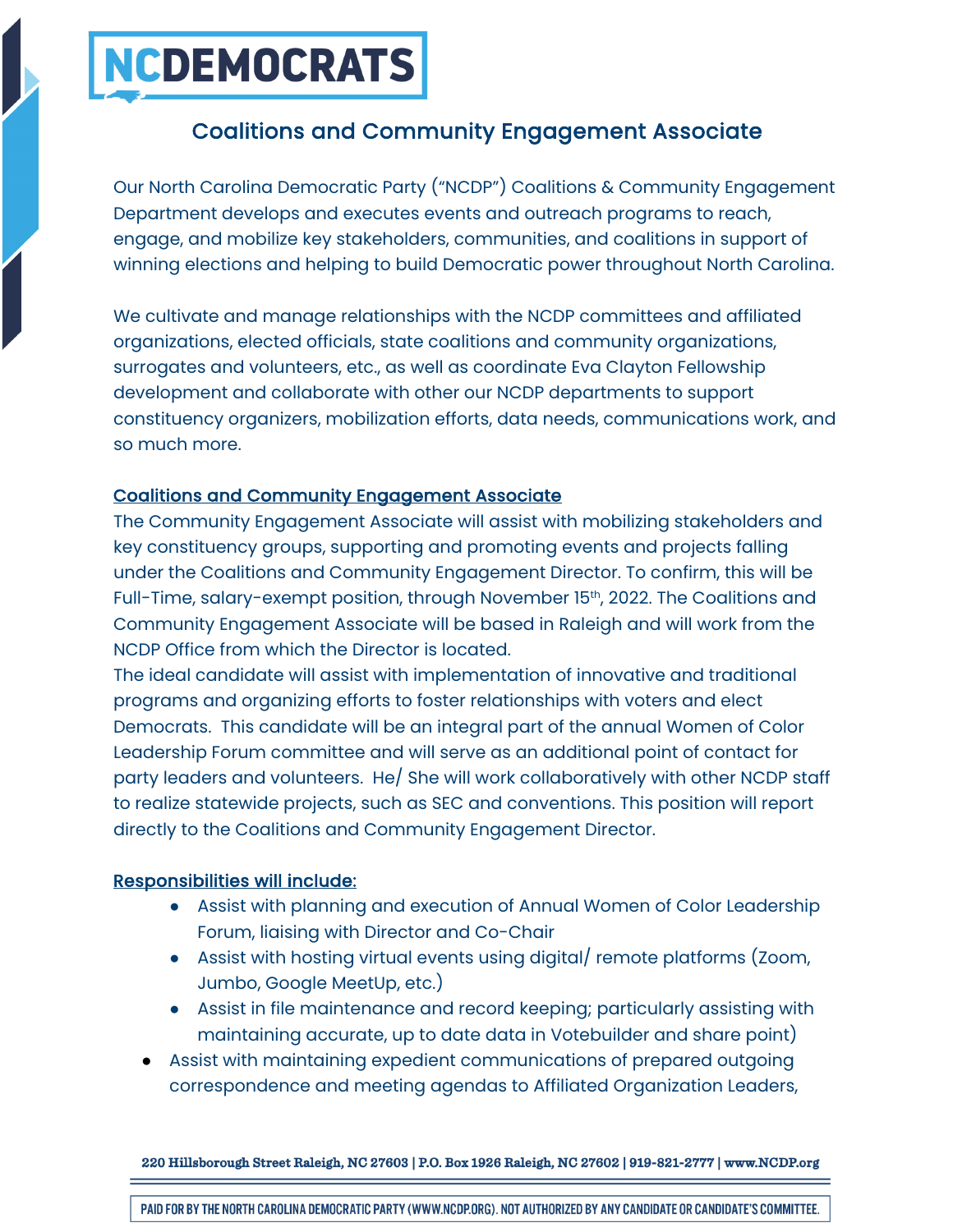## NCDEMOCRATS

volunteers, committee members and other party leaders as necessary.

- Assist in event promotion and efforts to support Affiliated Organization/ constituency groups (i.e., promoting B&B Women's Round Table or Pro-Latina posts during Hispanic Heritage Month)
	- Assist with video prep and interviews for our mentoring and empowerment program, #SheLeads
	- Update and post supervised social media messaging and website contact info.
	- Assist in providing Plan of Organization compliant contact lists upon appropriate request from NC Democrats.
	- Serve as a second point of contact for volunteers, Affiliated Organization leaders, stakeholders, etc. during times that the Director of Coalitions and Community Engagement has unavoidable time conflicts.
	- Assist during all staff projects such as SEC or State Convention, as needed.

#### Qualifications and Requirements:

- Demonstrated commitment to valuing diversity and contributing to an inclusive and equitable program and work environment.
- Prefer at least two years of event coordination.
- Must be able to work long, irregular hours and maintain a positive attitude
- Must exhibit proficient computer skills (G-suite, Microsoft, Zoom, etc.)
- Must have excellent written and verbal communication.
- Must have excellent organizational skills, including attention to detail and ability to multitask while remaining focused on deadlines
- Must have comfort navigating social media sites; prefer a strong social media presence.
- Must be able to work independently as well as in groups.
- Must have a can-do attitude and be ready to learn.
- Must have a valid driver's license and reliable transportation

#### NC Democratic Party Benefits:

In addition to base salary, all full-time employees are offered a comprehensive benefits package, 100% covered by NCDP. This includes medical, dental, vision, disability, and life insurance. Benefits become active on your first day of employment. Employees can add partners and dependents to health benefits but are responsible for covering the additional cost.

220 Hillsborough Street Raleigh, NC 27603 | P.O. Box 1926 Raleigh, NC 27602 | 919-821-2777 | www.NCDP.org